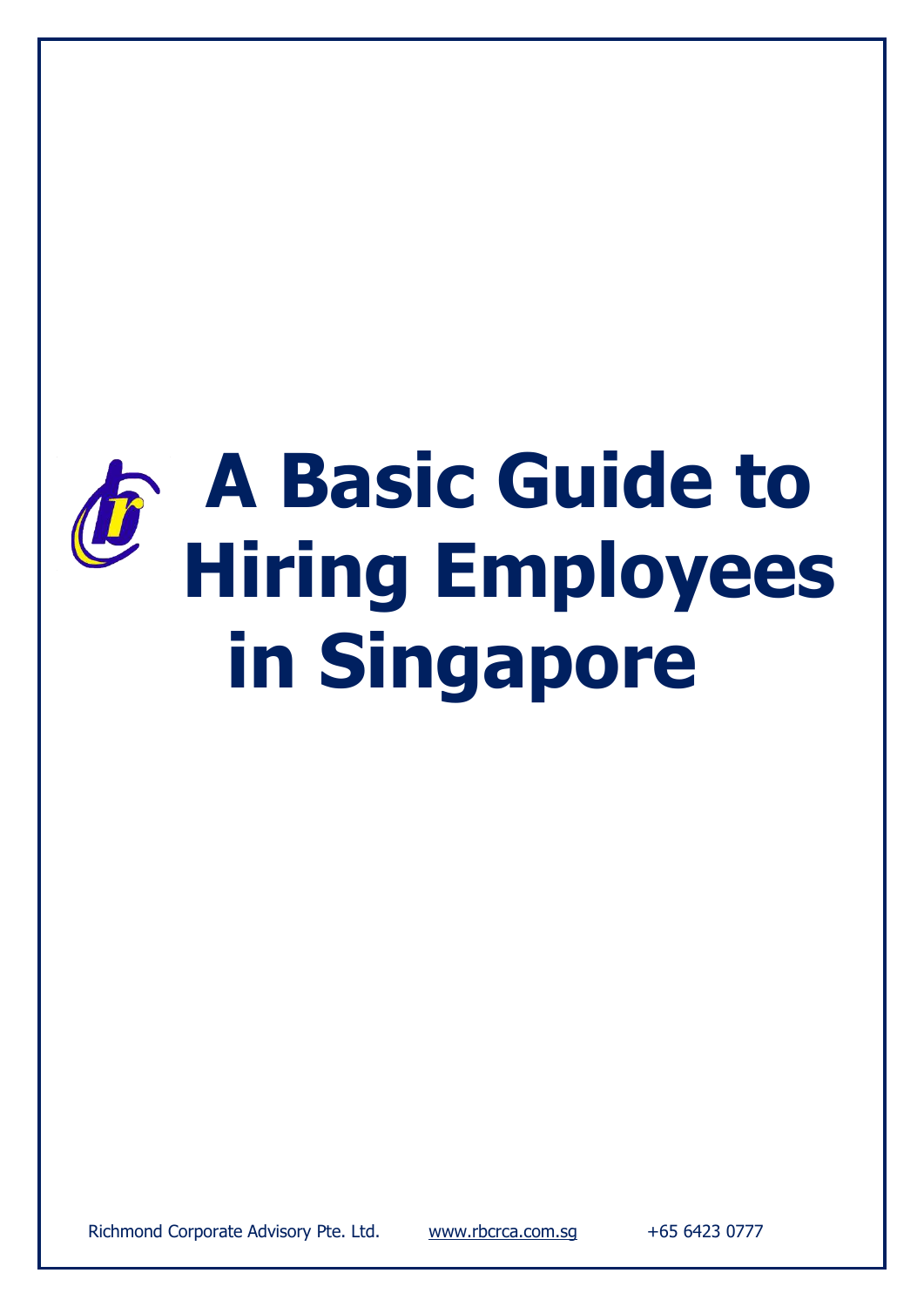Singapore is a country known for its excellent working conditions. From employment laws to competitive salaries, the city-state has gained a reputation for being a suitable environment for both local and migrant employees. Though the living expenses in the Republic is also considered [one of](https://www.internations.org/singapore-expats/guide/16061-economy-finance/cost-of-living-in-singapore-16043) [the highest,](https://www.internations.org/singapore-expats/guide/16061-economy-finance/cost-of-living-in-singapore-16043) this is offset by the fairly [low income tax](http://www.rbcrca.com.sg/taxation/a-guide-to-singapore-personal-tax) for both business owners and individuals, as well as work-life balance imposed by its employment laws.



## **[A Study of Singap](http://www.mom.gov.sg/employment-practices/employment-act/who-is-covered)ore's Employment Act**

All working laws of Singapore are regulated by the Employment Act. Considered as the city-state's main labor law, it covers and provides the basic terms and conditions of an employee under a contract of service. However, there are certain exceptions for managers and executives when it comes to rest days, annual leaves, and other conditions of service detailed in Part IV of the Act.

#### Who is covered by the Employment Act?

All employees, both local and foreign are under the jurisdiction of the Act. The following are the terms in which an individual can be hired:

- a) Full-time
- b) Part-time
- c) Temporary

Richmond Corporate Advisory Pte. Ltd. [www.rbcrca.com.sg](http://www.rbcrca.com.sg/) +65 6423 0777 d) Contract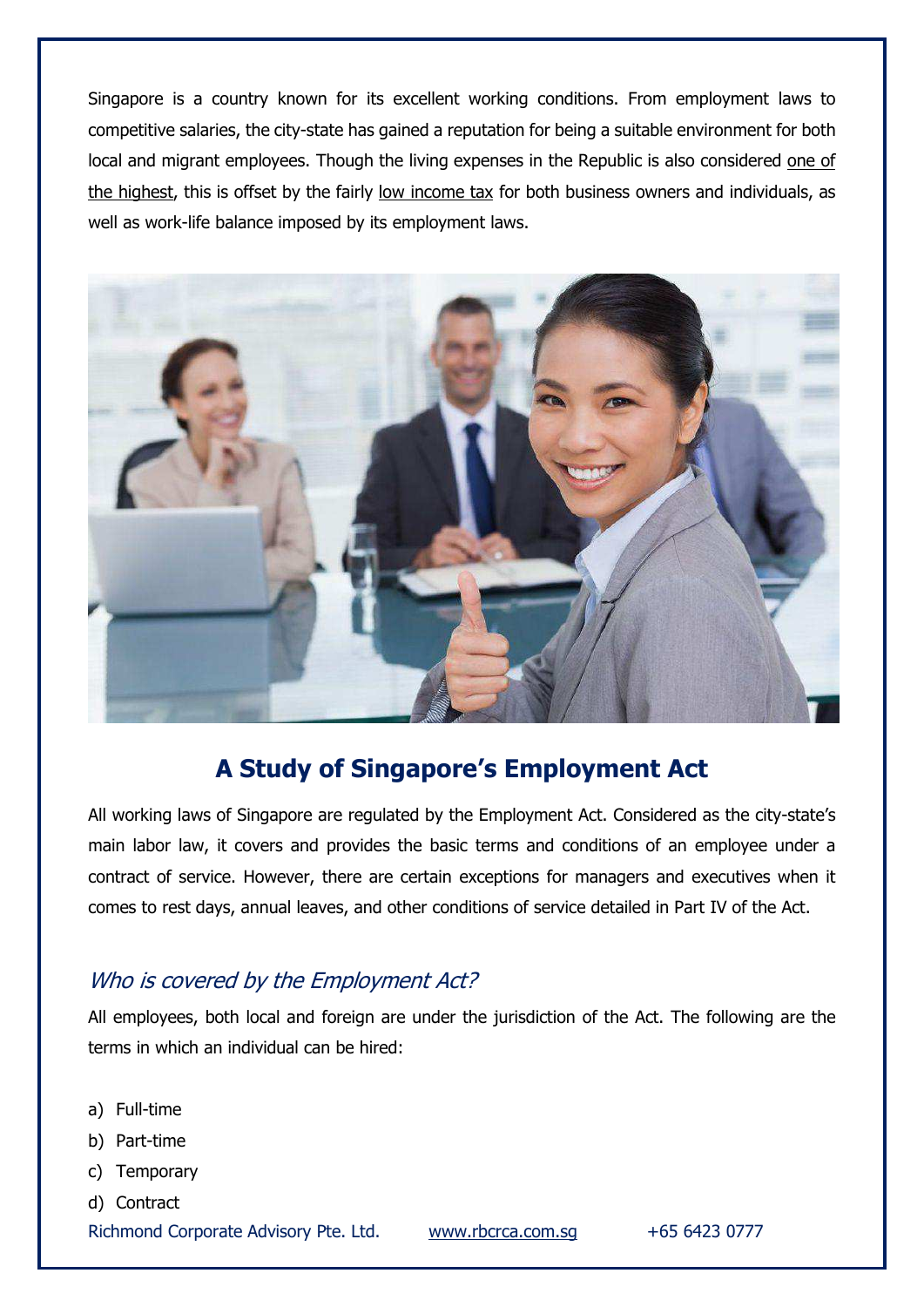Depending on the terms with the employer, an individual under contract can be paid hourly, daily, monthly, or piece rated.

#### Working Hours: The Terms



The Employment Act strictly regulates the working hours of laborers. Employees are not supposed to work for over eight hours a day, 12 for shift workers. This caps the total working hours to not be more than 44 hours per week. For individuals who work less than 35 hours a week, they are considered part-time employees and fall under the coverage of the [Employment of Part-Time](http://www.mom.gov.sg/employment-practices/employment-act/who-is-covered)  [Employees Regulations.](http://www.mom.gov.sg/employment-practices/employment-act/who-is-covered) However, this coverage does not apply for seafarers, domestic workers, civil servants or statutory board employees, and managers or executives (with a monthly basic salary higher than \$4,500).

In terms of overtime, exceptions can be made for some employees though overall, terms are still strictly regulated. Individuals are not permitted to work for more than 72 hours in overtime per month, a limit which should be followed unless the Ministry of Manpower specifically granted an exemption to the hiring company. All employers agreeing to overtime labor are also mandated to pay their employees allowance of at least 1.5 times of the hourly basic rate.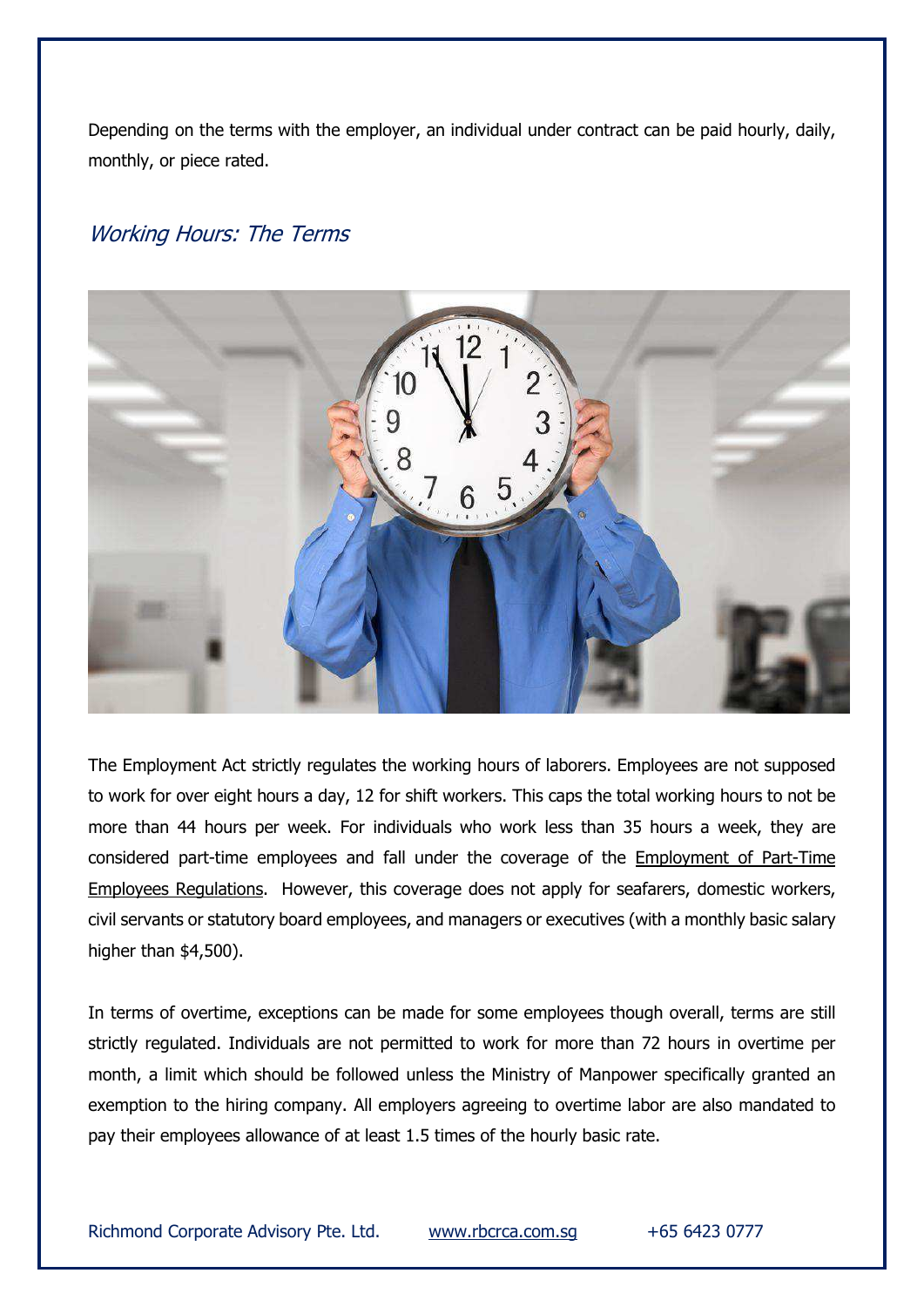Overtime pay is considered a given for all working individuals with monthly salaries lower than \$2,000 and workmen with salaries less than \$4,500. To know about the qualifications of who is a workman, continue reading below.

#### Employee Classifications

Singapore's employees are defined by different terms. The following are some of the positions and their specific work descriptions.

- a) [Constructional Contractor](http://statutes.agc.gov.sg/aol/search/display/view.w3p;page=0;query=DocId%3A571f13ea-3a91-47ef-a07b-f45d12fc2101%20Depth%3A0%20ValidTime%3A16%2F05%2F2013%20TransactionTime%3A16%2F05%2F2013%20Status%3Ainforce;rec=0;whole=yes)  a person, firm, corporation, or company contracted to undertake exclusively, in addition, or in conjunction with any other business, or any type of constructional work.
- b) [Domestic worker](http://statutes.agc.gov.sg/aol/search/display/view.w3p;page=0;query=DocId%3A571f13ea-3a91-47ef-a07b-f45d12fc2101%20Depth%3A0%20ValidTime%3A16%2F05%2F2013%20TransactionTime%3A16%2F05%2F2013%20Status%3Ainforce;rec=0;whole=yes)  any individual employed to do domestic services on private premises. (e.g. house, garden, or stable servants, drivers).
- c) [Workman](http://www.mom.gov.sg/employment-practices/employment-act/who-is-covered)  individuals whose contracts involve doing manual labour. This category can include apprentices and artisans but exclude domestic workers and seamen
- d) [Manager/Executive](http://www.mom.gov.sg/employment-practices/employment-act/who-is-covered)  individuals under this category are those practicing supervisory functions. They have the authority of making decisions on core business issues like performance assessment and recruitment, participate in formulating strategies and policies for a business, or directly manage or run it.
- e) [Foreign Employees](http://www.mom.gov.sg/legislation/employment-of-foreign-manpower-act)  anyone holding a work pass issued by the Ministry of Manpower. Work passes include Work Permits, S Pass, and Employment Pass.

### Rest Days, Annual Leaves, Holidays and Other Conditions of Service

All employees are mandated to be provided one unpaid [rest day](http://statutes.agc.gov.sg/aol/search/display/view.w3p;page=0;query=DocId%3A571f13ea-3a91-47ef-a07b-f45d12fc2101%20Depth%3A0%20ValidTime%3A16%2F05%2F2013%20TransactionTime%3A16%2F05%2F2013%20Status%3Ainforce;rec=0;whole=yes) a week. The day of leave (usually Sunday) can be changed by the employer. For those engaged in shift work, the employer has the option to substitute any continuous period of 30 hours as a rest day.

Employers are restricted from requiring employees to work on a set rest day, unless the employee is currently engaged in a project which, by its nature, needs continuous management.

[For leaves,](http://statutes.agc.gov.sg/aol/search/display/view.w3p;page=0;query=DocId%3A571f13ea-3a91-47ef-a07b-f45d12fc2101%20Depth%3A0%20ValidTime%3A16%2F05%2F2013%20TransactionTime%3A16%2F05%2F2013%20Status%3Ainforce;rec=0) all individuals who have served an employer for not less than 3 months are legally entitled to 7 days of annual leave, in respect to the first 12 months of continuous service with the same employer. The employee's number of leaves is to be added an additional day for every subsequent 12 months of continuous service (with the same employer) subject to a maximum of 14 days of leave. The latter will be added on top of rest days, holidays, and sick leaves. For a full list of leaves employees can apply for, click [here.](http://statutes.agc.gov.sg/aol/search/display/view.w3p;page=0;query=DocId%3A571f13ea-3a91-47ef-a07b-f45d12fc2101%20Depth%3A0%20ValidTime%3A16%2F05%2F2013%20TransactionTime%3A16%2F05%2F2013%20Status%3Ainforce;rec=0)

Richmond Corporate Advisory Pte. Ltd. [www.rbcrca.com.sg](http://www.rbcrca.com.sg/) +65 6423 0777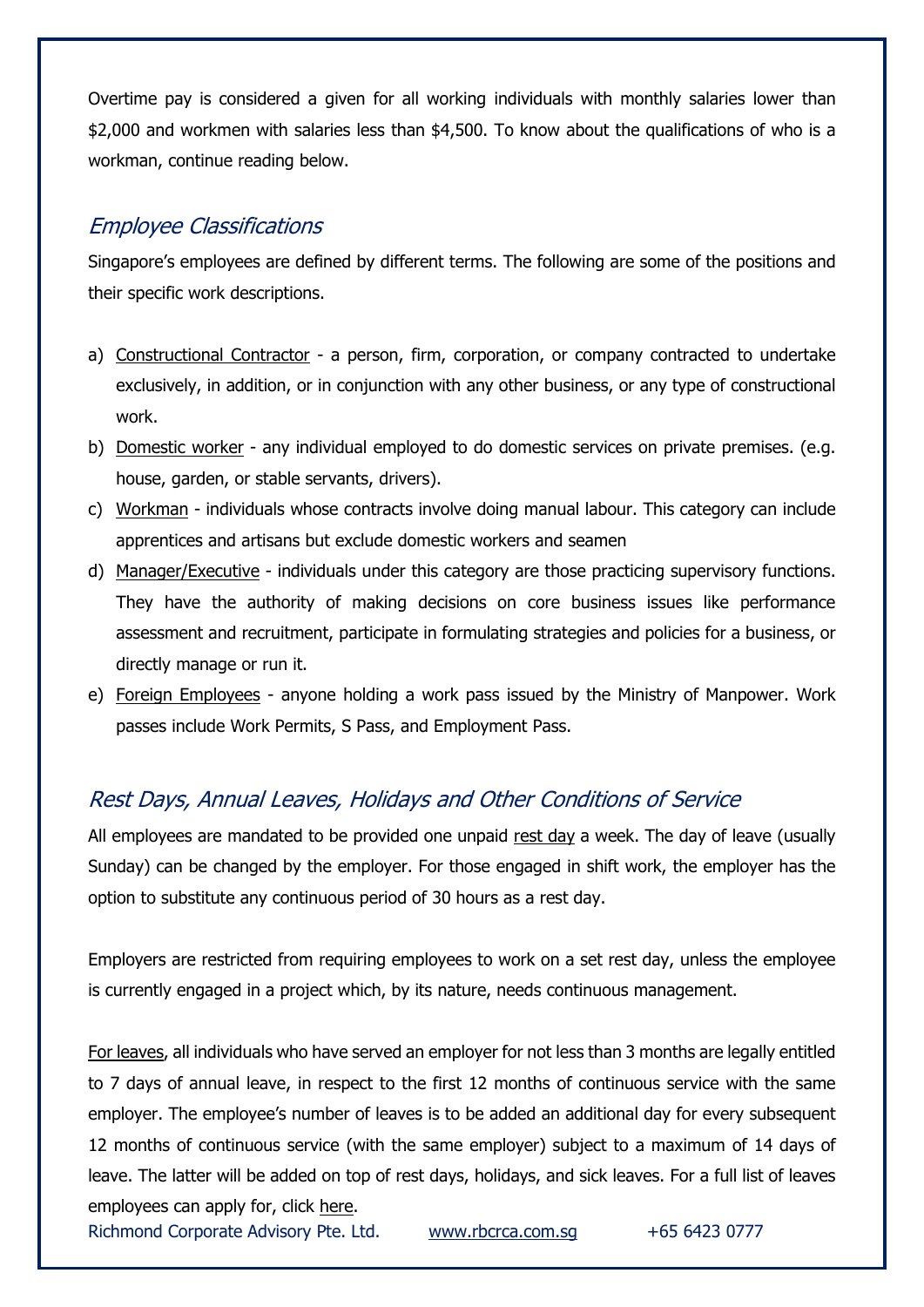In the event that an employee has served an employer for not less than 3 months but hasn't completed one year of continuous service yet, he/she shall still be entitled to an annual leave but in proportion to the number of months he/she has completed under service during that year. The employer, however, has the power to forfeit this annual leave if the employee absents from service without approval from the employer or without a reasonable excuse.

Working individuals in Singapore enjoy [11 public holidays and eight major festivals annually.](http://www.mom.gov.sg/employment-practices/employment-act) This mandate is part of the city-state's efforts to support the cultural and religious diversity of their country. The Republic celebrates all Chinese, Indian, and Malay festivals, with some companies closing during Chinese New Year. For a full list of holidays, click [here.](http://www.mom.gov.sg/employment-practices/employment-act)

## **Employers' Responsibilities**

Once a contract has been made between an employee and an employer, the latter automatically shoulders a number of responsibilities. Some of these are safekeeping of their information, making sure they work in favourable conditions, filing their earnings on time, and paying for their contributions. A more detailed guide of the last two can be found below:

#### Filing of Employee Earnings t[o Inland Revenue Authority of Singapore \(IRAS\)](https://www.iras.gov.sg/IRASHome/Businesses/Employers/Responsibilities-as-an-employer/)

Under the Income Tax Act, all employers are required to prepare all of their employees' Form IR8A and Appendix 8A, as well as Appendix 8B or Form IR8S (if applicable). All files should be settled with the IRAS by March 1 every year.

#### Central Provident Fund Contributions (CPF)

All Singaporean or Singaporean Permanent Residents are entitled to have CPF contributions from their employers. This includes everyone working in Singapore under a contract of service and those who are employed in casual, part-time, or permanent basis.

Employers are mandated to shoulder their share and their employees' share of CPF contributions every month. On the other hand, they are also allowed to recover the share from the wages of their employees.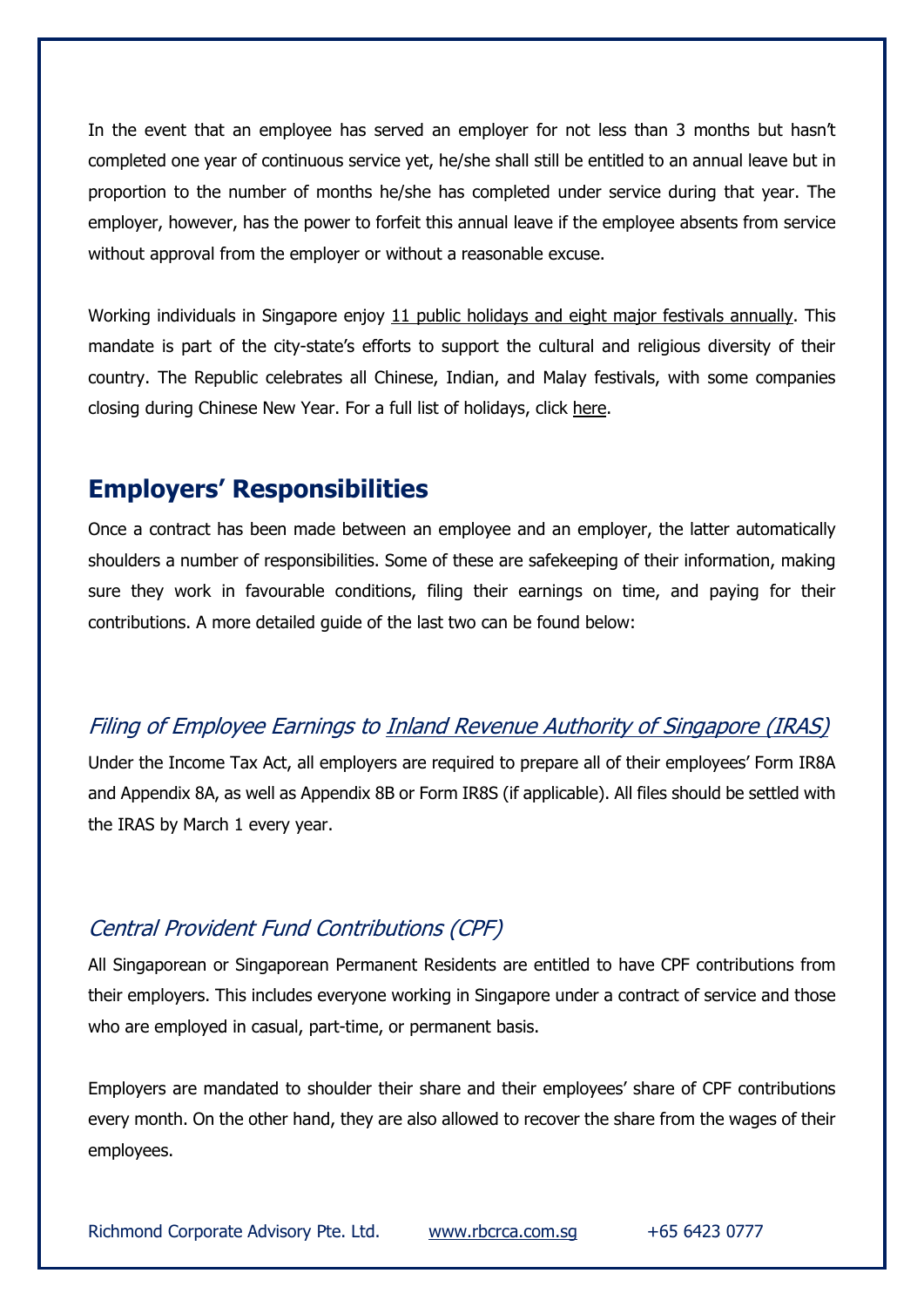### Required Statutory Filings

The following are the required statutory filings every employer must file for their employees.

CPF contributions - depending on the type of wage payments the employee receives, CPF can be considered [payable or non-payable.](https://www.cpf.gov.sg/Employers/employerguides/employer-guides/hiring-employees/cpf-contributions-for-your-employees) This contribution helps employees in meeting their retirement, healthcare, and housing needs.

[Skills Development Levy \(SDL\)](https://www.cpf.gov.sg/Employers/EmployerGuides/employer-guides/hiring-employees/skills-development-levy-(sdl)) – a compulsory levy that employers need to pay for all of their employees under permanent, part-time, temporary, and casual basis. It also applies to foreign employees with work permits and employment passes. Channeled through the Skills Development Fund (SDF), this levy is used to support the workforce through upgrading programmes and training grants provided by the National Continuing Education training system.

### What's Inside a Singapore Employment Contract?



A Singapore Employment Contract is the legal document that defines the professional relationship of the employer and employee. A signed contract means that the employer agrees to employ an individual and vice versa, and therefore entitles both parties to their respective responsibilities.

Starting April 2016, employers are required to issue Key Employment Terms (KETs) in writing to all individuals covered by the jurisdiction of the Employment Act. This should be accomplished within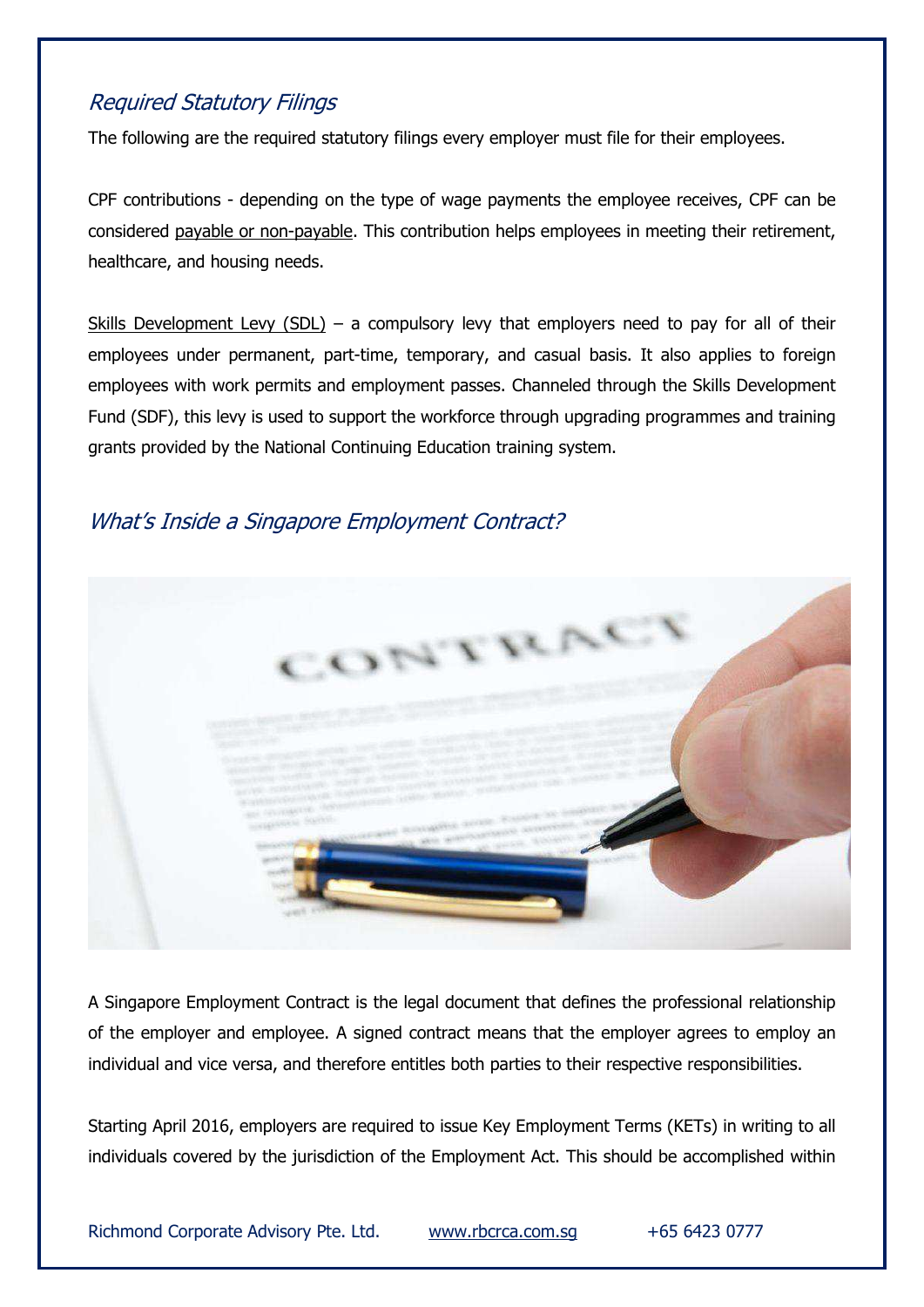14 days from the start of employment and can be in hard, soft, or handwritten copy. A sample form for KETs can be downloaded [here.](http://www.mom.gov.sg/~/media/mom/documents/employment-practices/kets/single-blank-plain-ket-english.pdf?la=en)

Note that there are two types of employment contracts in Singapore. The Contract **of** Service which is an agreement between the employer and the employee and the Contract **for** Service wherein an independent contractor (e.g. vendor or self-employed individual) is engaged for a fee to complete a project/assignment.

#### Amendments to the Employment Act

From April 2016, in addition to KETs, employers are also required to issue itemized pay slips for all employees under the Employment Act. A new proposed framework will also be followed to treat less severe breaches of the Act. The amendments are placed in order to help employees better understand the calculation of their salaries as well as their terms and benefits. For the employers, it also helps prevent disputes and misunderstandings in the workplace.

[Itemised pay slips](http://www.mom.gov.sg/employment-practices/salary/itemised-payslips) are required to be given to the employee together with their payment or within three working days since payment was made. Employers are also required to keep and update a [detailed employment record](http://www.mom.gov.sg/employment-practices/employment-records) of their employees.

# **Hiring Foreign Manpower**

The Employment of Foreign Manpower Act (EFMA) is the governing body that regulates the employment of foreign workers. According to a survey cited by the Business Standard, [9 out or](http://www.business-standard.com/article/pti-stories/foreign-workers-satisfied-with-working-condition-in-singapore-114120800090_1.html) 10 foreign workers in Singapore are satisfied with their living and working conditions, with good pay, a sense of security, and environment as the main reasons behind their satisfaction.

The [Foreign Worker Levy \(FWL\),](https://www.cpf.gov.sg/Employers/EmployerGuides/employer-guides/hiring-employees/foreign-worker-levy-(fwl)) also termed 'levy', is a pricing mechanism that applies to foreign workers in Singapore. Each company should follow a Foreign Worker Quota which mandates the limit on the number of foreign workers that can be hired by the company. This is collected by the CPF Board on behalf of the MOM.

#### Work Passes for Foreigners

All foreigners who want to work in Singapore must hold a valid pass (aka a work visa) before they can be formally employed. The following are the different types of passes for foreigners.

Richmond Corporate Advisory Pte. Ltd. [www.rbcrca.com.sg](http://www.rbcrca.com.sg/) +65 6423 0777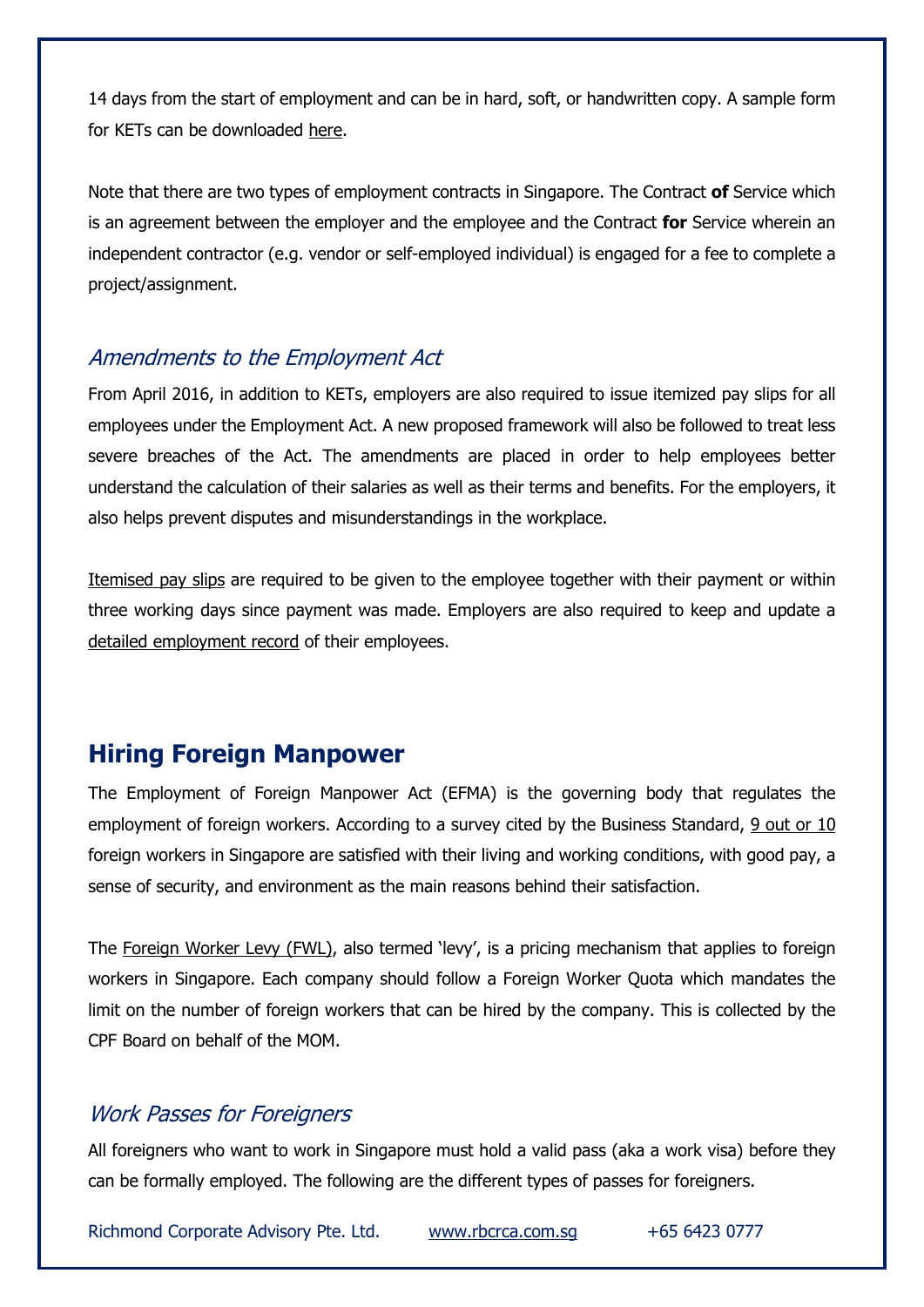#### Professionals

- a) [Employment Pass](http://www.rbcrca.com.sg/management/a-guide-to-singapore-employment-pass-ep-2016)  given to professionals, managers, and executives. Candidates must have acceptable qualifications and earn at least \$3,300 per month.
- b) EntrePass applies to foreign entrepreneurs who want to operate and start businesses in Singapore.
- c) Personalised Employment Pass candidates are high-earning existing Employment Pass holders or overseas foreign professionals. This type of pass offers more flexibility than the Employment Pass.

#### Skilled and Semi-Skilled Workers

a) S Pass – for mid-level skilled staff who must have a monthly salary of at least \$2,200.

b) Work Permit for foreign worker – for foreign domestic workers operating in the manufacturing, marine process, construction, or services sector.

c) Work Permit for foreign domestic worker – for foreign domestic workers.

d) Work Permit for confinement nanny – for confinement nannies who can work in Singapore for up to 16 weeks, starting from the day of birth of the employer's child.

e) Work Permit for performing artiste for foreign performers working in the entertainment industry (e.g. bars, hotels, nightclubs).

For a full list of other passes, head [here.](http://www.mom.gov.sg/passes-and-permits)

# **Recruiting Guidelines: The Right Way To Get Talent in Singapore**

Singapore companies looking to hire can post their job vacancies through [Jobs Bank](https://www.jobsbank.gov.sg/) or be a [place](http://www.wda.gov.sg/content/wdawebsite/L102-ForEmployers/L227-WhereUcanFindEmp.html)[and-train employer.](http://www.wda.gov.sg/content/wdawebsite/L102-ForEmployers/L227-WhereUcanFindEmp.html) The latter is a job placement programme wherein employees are first provided jobs before enlisting them into a training programme. This arrangement is both beneficial to the jobseeker and the employer because the former can already earn a salary while learning the skills needed for their job while employers get access to a bigger pool of workers that are not specifically from their industry.